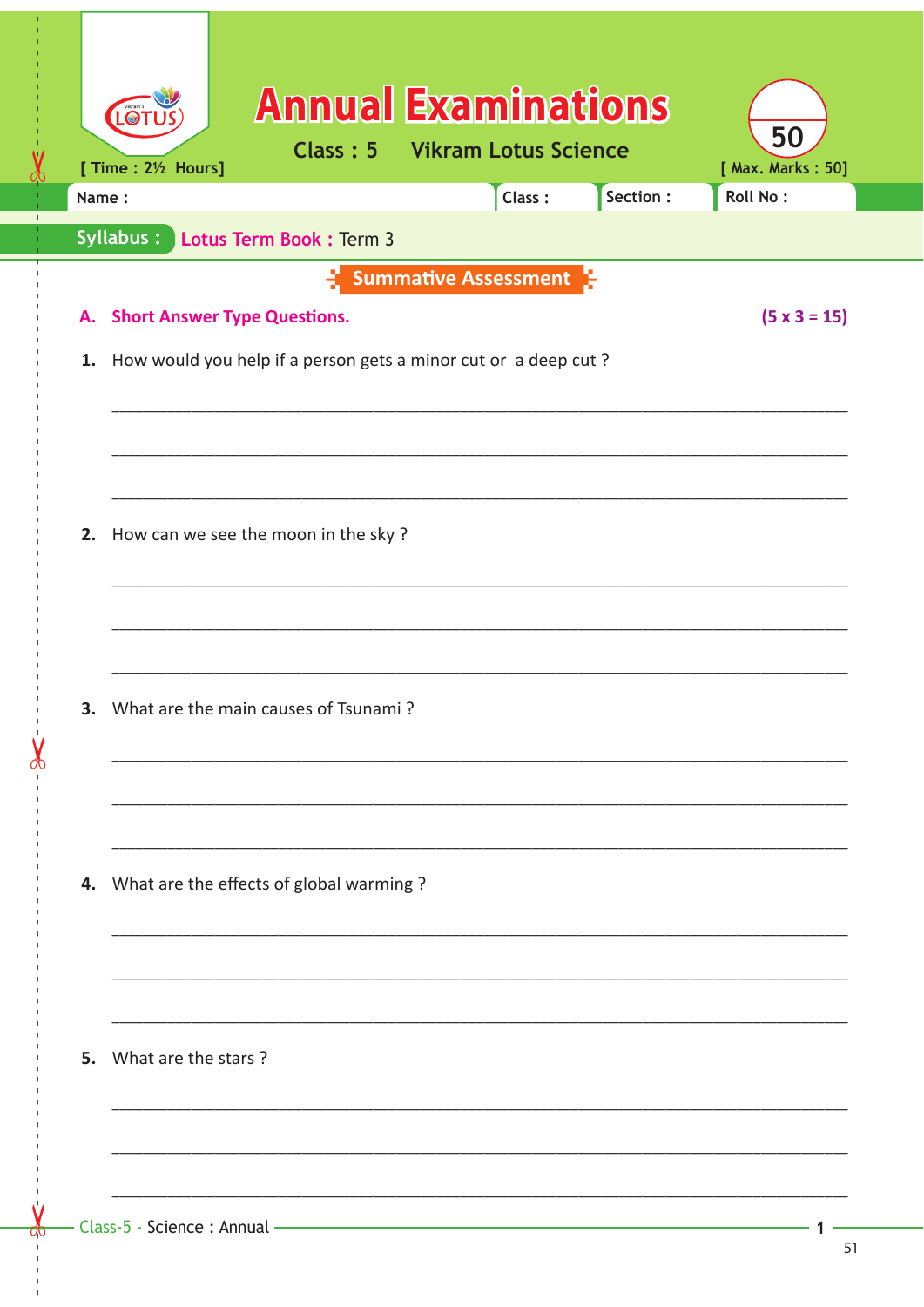## **B.** Very Short Answer Type Questions.

 $(6 \times 2 = 12)$ 

1. Write the Indian name of all the eight planets.

2. Extinct volcano. 3. What is lunar month? 4. What is sprain? 5. Deforestation. 6. Global warming. **Formative Assessment** C. Tick  $(\checkmark)$  the right statements and cross ( $\times$ ) the wrong statements.  $(6 \times 1 = 6)$ 1. A greenhouse is made from leaves.  $\overline{1}$  $\mathbf{1}$ 2. The intensity of earthquake is measured on the Richter scale.  $\mathbf{r}$  $\mathbf{I}$ 3. There is no atmosphere on the moon.  $\lceil$  $\mathbf{1}$ 4. In order to stop bleeding, use a bandage, called tourniquet.  $\mathsf{L}$  $\mathbf{1}$ 5. The earth is the third nearest plant to the sun.  $\mathbf{r}$ 1 6. Most earthquakes occurs on faults.  $\mathbf{r}$  $\mathbf{1}$ 

 $2<sup>1</sup>$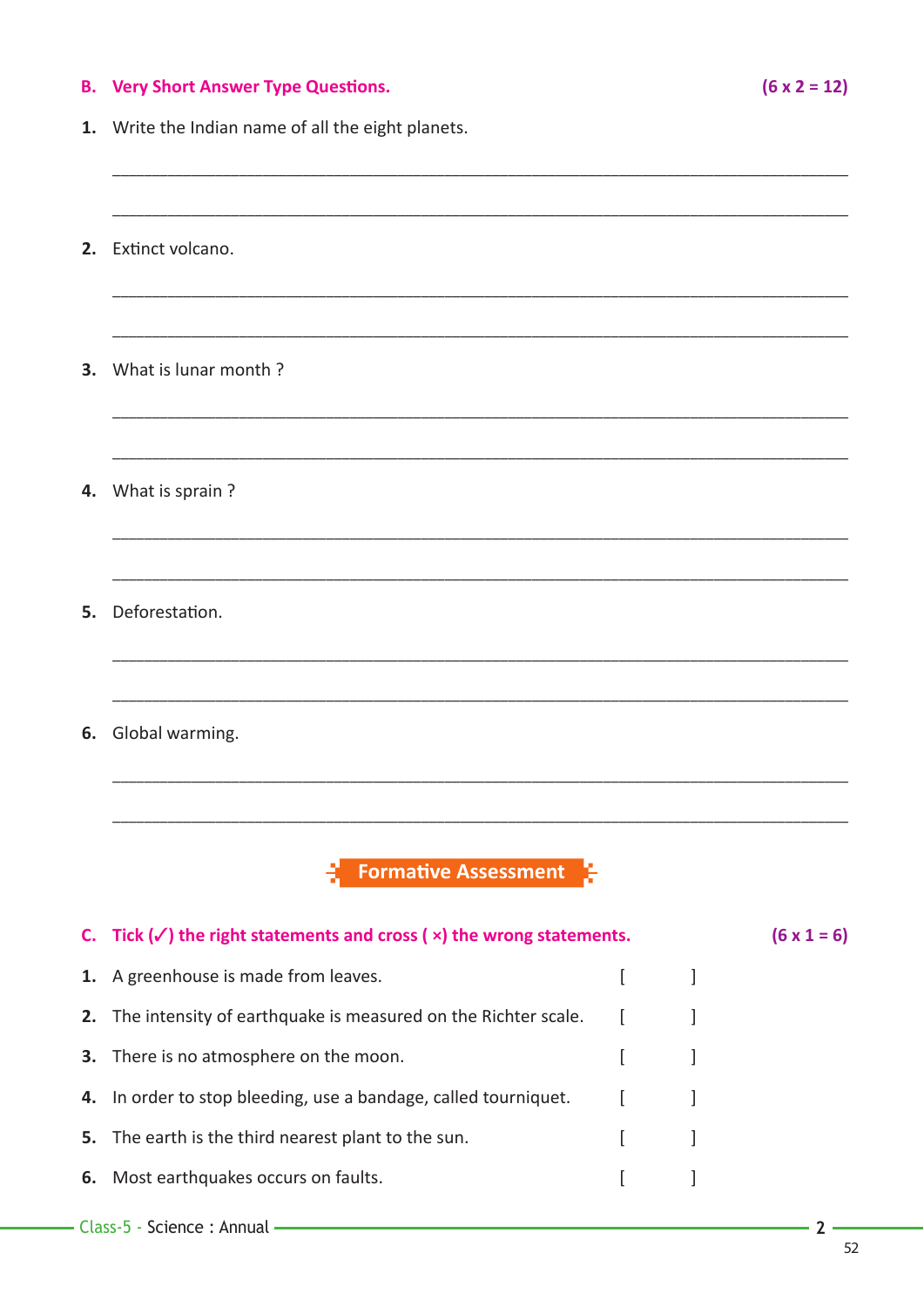## **D.** Tick  $(\checkmark)$  the correct answers.

------ - - --------------------------------------- --- -------------------------------------------------- ------------- - - - - ---

 $\dot{\mathsf{v}}$ 

|--|--|--|

|    | 1. Which of the following has its own light?                                      |                                                                                                                                                                                                                                      |  |  |  |
|----|-----------------------------------------------------------------------------------|--------------------------------------------------------------------------------------------------------------------------------------------------------------------------------------------------------------------------------------|--|--|--|
|    | $(i)$ sun                                                                         | (ii) moon                                                                                                                                                                                                                            |  |  |  |
|    | (iii) venus                                                                       | (iv) none of these                                                                                                                                                                                                                   |  |  |  |
| 2. | When the moon is more than half-lit, it is called.                                |                                                                                                                                                                                                                                      |  |  |  |
|    | (i) crescent moon                                                                 | (ii) old man                                                                                                                                                                                                                         |  |  |  |
|    | (iii) gibbous moon                                                                | (iv) crow moon                                                                                                                                                                                                                       |  |  |  |
| 3. | Most abundant naturally occuring green house gas is                               |                                                                                                                                                                                                                                      |  |  |  |
|    | (i) methane                                                                       | (ii) ozone                                                                                                                                                                                                                           |  |  |  |
|    | (iii) water Vapour                                                                | (iv) carbon dioxide                                                                                                                                                                                                                  |  |  |  |
| 4. | Remember - at all times                                                           |                                                                                                                                                                                                                                      |  |  |  |
|    |                                                                                   | (ii) think before you do anything                                                                                                                                                                                                    |  |  |  |
|    | (i) stay calm                                                                     |                                                                                                                                                                                                                                      |  |  |  |
|    | (iii) look for an adult for help                                                  | (iv) all of the above                                                                                                                                                                                                                |  |  |  |
| 5. | Flood is caused due to                                                            |                                                                                                                                                                                                                                      |  |  |  |
|    | (i) heavy rainfall                                                                | (ii) landslide<br>(iii) high temperature                                                                                                                                                                                             |  |  |  |
|    | E. Unscramble the following words to make meaningful words.<br>$(7 \times 1 = 7)$ |                                                                                                                                                                                                                                      |  |  |  |
|    | 1. OCVLAON<br>$\sim$ 1                                                            |                                                                                                                                                                                                                                      |  |  |  |
|    | 2. THANEME :                                                                      |                                                                                                                                                                                                                                      |  |  |  |
|    | 3. DIFITSRA :                                                                     |                                                                                                                                                                                                                                      |  |  |  |
|    | 4. ONEOZ<br>$\sim$ 100 $\pm$ 100 $\pm$                                            |                                                                                                                                                                                                                                      |  |  |  |
|    | 5. ORDATMN :                                                                      |                                                                                                                                                                                                                                      |  |  |  |
|    | 6. DENTSACCI :                                                                    |                                                                                                                                                                                                                                      |  |  |  |
|    | 7. TUSANIM<br>$\sim$ $\sim$ $\sim$ $\sim$                                         |                                                                                                                                                                                                                                      |  |  |  |
|    |                                                                                   | - Class-5 - Science : Annual <b>- Executive Contract Contract Contract Contract Contract Contract Contract Contract Contract Contract Contract Contract Contract Contract Contract Contract Contract Contract Contract Contract </b> |  |  |  |